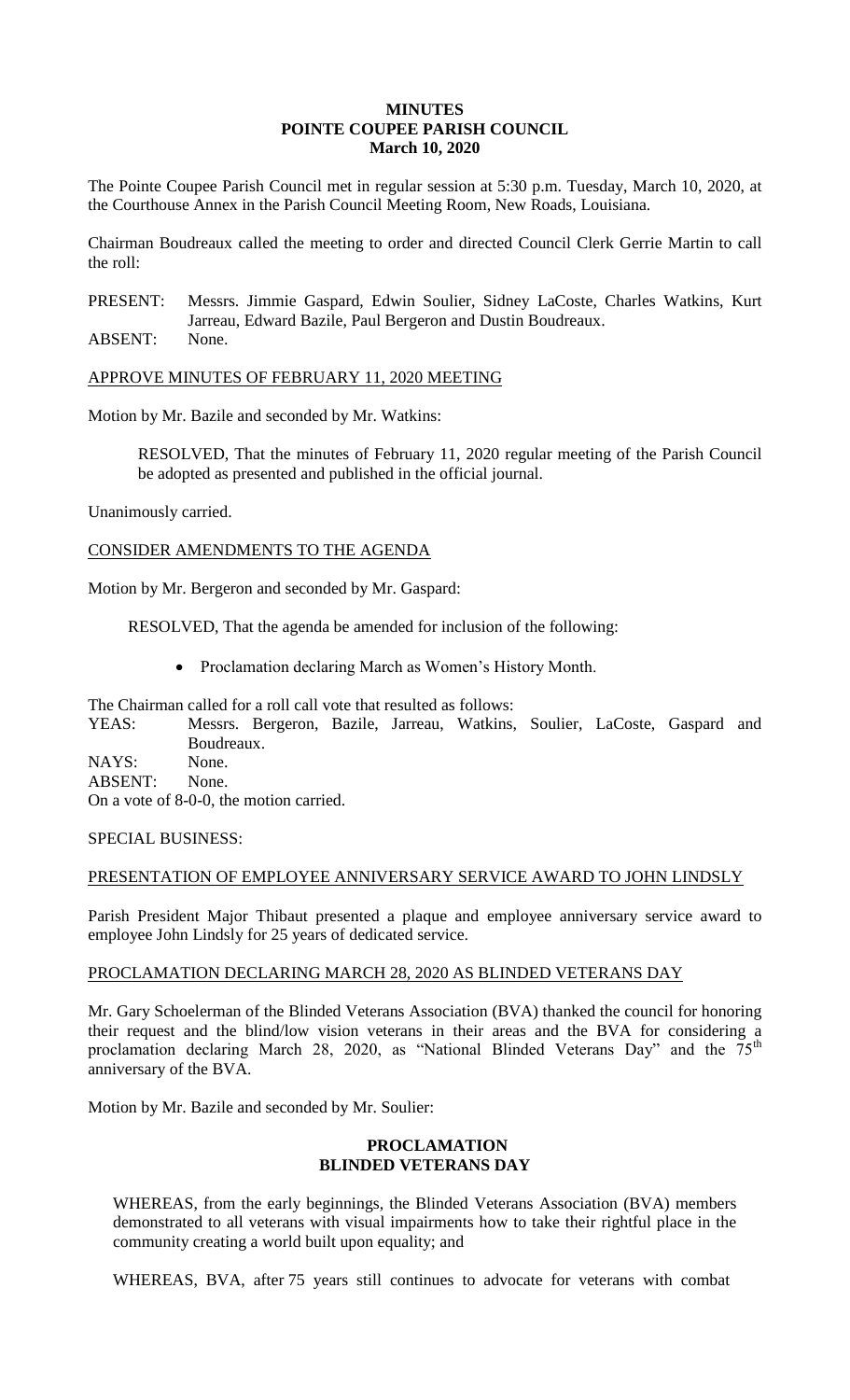related, accidental or age-related vision impairments to regain independence, confidence and self-esteem through rehabilitation, training and assisting their fellow veterans with visual impairments; and

WHEREAS, we recognize that the goals and ideals of BVA should be supported by citizens everywhere; and

WHEREAS, the Louisiana/Mississippi affiliate of the Blinded Veterans Association is dedicated to improving blind rehabilitation services, education and benefits for blinded veterans throughout the United States; and

WHEREAS, many Americans recognize March 28 of each year as Blinded Veterans Day.

NOW, THEREFORE, I, DUSTIN BOUDREAUX, Chairman of the Pointe Coupee Parish Council, by virtue of the authority vested in me by the Parish of Pointe Coupee and the State of Louisiana, do hereby proclaim **March 28, 2020** as **BLINDED VETERANS DAY** and celebrate the  $75<sup>th</sup>$  Anniversary of the BVA in Pointe Coupee Parish.

Unanimously carried.

### PROCLAMATION DECLARING MARCH AS AMERICAN RED CROSS MONTH

Motion by Mr. Watkins and seconded by Mr. Soulier:

## **PROCLAMATION AMERICAN RED CROSS MONTH**

WHEREAS, the American Red Cross has touched many lives in Pointe Coupee Parish, as well as across the country and around the world; and

WHEREAS, during American Red Cross Month, we thank those who contribute to the mission of the Red Cross, whether through time, money or blood, and we invite others to support the Red Cross in helping people in need down the street, across the country and around the world; and

WHEREAS, the American Red Cross is synonymous with helping people, and has been doing so for more than 130 years. Throughout the past year, the American Red Cross launched hundreds of disaster relief operations in the United States to help people affected by fires, floods, hurricanes and tornadoes. The American Red Cross also supported major international disasters, including the Japan earthquake and tsunami response, while continuing its work on the 2010 Haiti earthquake response and recovery; and

WHEREAS, in Pointe Coupee Parish, the Red Cross works tirelessly through its employees and volunteers to support us when disaster strikes, when someone needs life-saving blood, or the comfort of a helping hand. It provides 24-hour support to members of the military, veterans and their families, and provides training in CPR, aquatics safety and first aid; and

WHEREAS, for nearly 100 years, United States presidents have called on the American people to support the Red Cross and its humanitarian mission. Our community depends on the American Red Cross and because it is not a government agency, the Red Cross depends on support from the public to continue its humanitarian work. This is especially important in these challenging economic times - which impact the Red Cross and many people in our community and across the nation.

NOW, THEREFORE, I, DUSTIN BOUDREAUX, Chairman of the Pointe Coupee Parish Council, by virtue of the authority vested in me by the Parish of Pointe Coupee and the Constitution and laws of the State of Louisiana, do hereby proclaim the month of **March 2020**, as **AMERICAN RED CROSS MONTH** and do hereby urge all Americans to support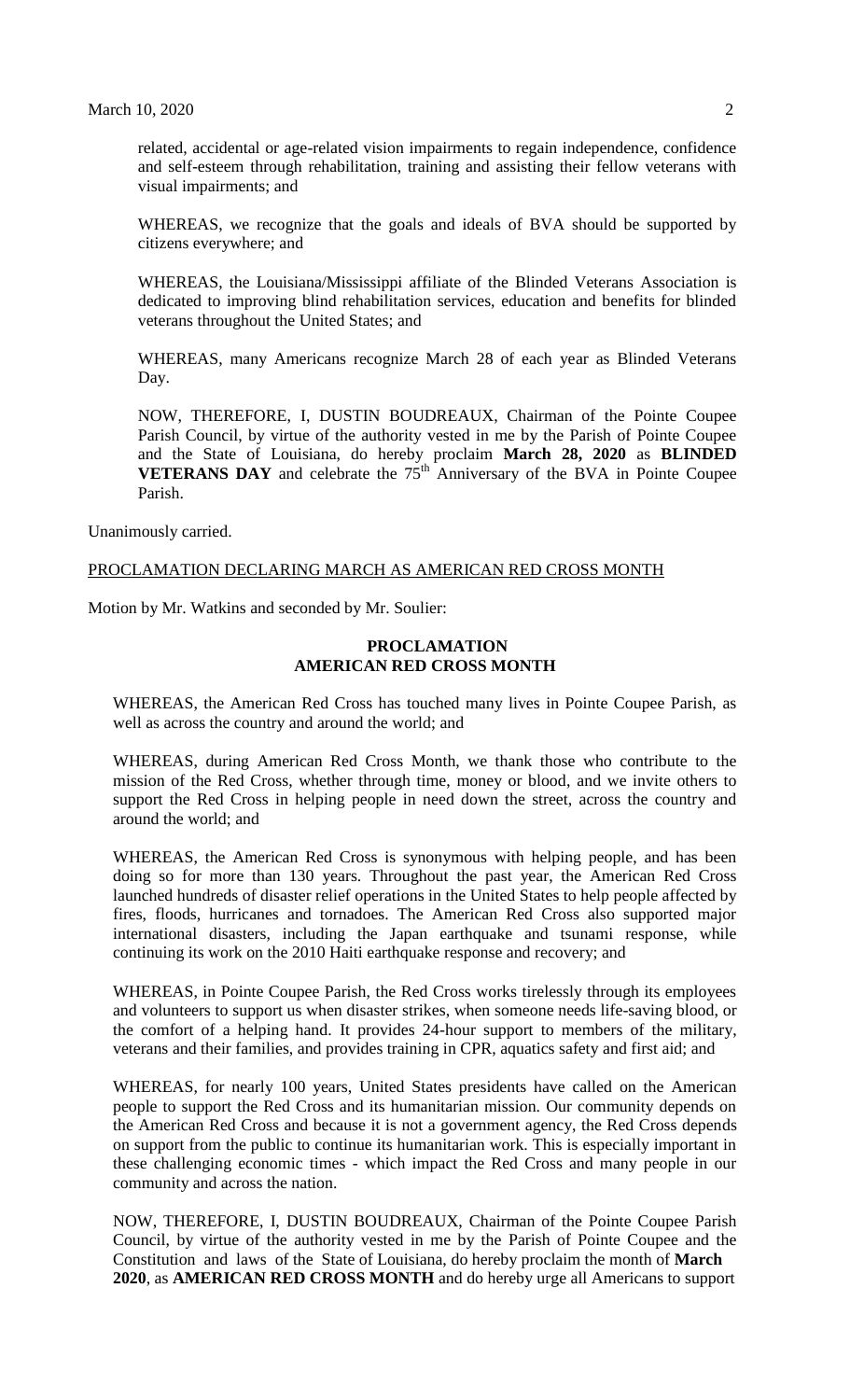this organization and its noble humanitarian mission.

Unanimously carried.

### PROCLAMATION DECLARING MARCH AS WOMEN'S HISTORY MONTH

Motion by Mr. Bergeron and seconded by Mr. Soulier:

## **PROCLAMATION WOMEN'S HISTORY MONTH**

WHEREAS, American women of every race, class, and ethnic background have made historic contributions to the growth and strength of our Nation in countless recorded and unrecorded ways;

WHEREAS, American women have played and continue to play critical economic, cultural, and social role in every sphere of the life of the Nation by constituting a significant portion of the labor force working inside and outside of the home;

WHEREAS, American women have played a unique role throughout the history of the Nation by providing the majority of the volunteer labor force of the Nation;

WHEREAS, American women were particularly important in the establishment of early charitable, philanthropic, and cultural institutions in our Nation;

WHEREAS, American women of every race, class, and ethnic background served as early leaders in the forefront of every major progressive social change movement;

WHEREAS, American women have served our country courageously in the military;

WHEREAS, American women have been leaders, not only in securing their own rights of suffrage and equal opportunity, but also in the abolitionist movement, the emancipation movement, the industrial labor movement, the civil rights movement, and other movements, especially the peace movement, which create a more fair and just society for all; and

WHEREAS, despite these contributions, the role of American women in history has been consistently overlooked and undervalued, in the literature, teaching and study of American history.

NOW, THEREFORE, I, DUSTIN BOUDREAUX, Chairman of the Pointe Coupee Parish Council do hereby proclaim the month of **March 2020**, as **WOMEN'S HISTORY MONTH** in Pointe Coupee Parish and encourage all citizens of this parish to observe with appropriate programs, ceremonies and activities.

Unanimously carried.

#### POINTE COUPEE SCHOOL BOARD MILLAGE TAX PROPOSITION

Superintendent Kim Canezaro gave an overview of the Pointe Coupee Parish School Board proposed millage tax proposition that will appear on the May 9th election ballot. She reported on the need for the 9.5 mills, which 4.5 mills will fund salary adjustments and 5 mills will fund operations that will include transportation, maintenance, technology and infrastructure for the schools. In closing, she asked councilmembers for their support of the millage tax.

### PARISH PRESIDENT'S REPORT

Parish President Thibaut gave updates on the finances including sales tax and utilities collections; employment of Mark Jarreau as the new Heavy Equipment Operator and Stacy McKnight as the new Animal Services Manager; and effective April 1, 2020, the parish will be the new operators of the Pointe Coupee Animal Shelter.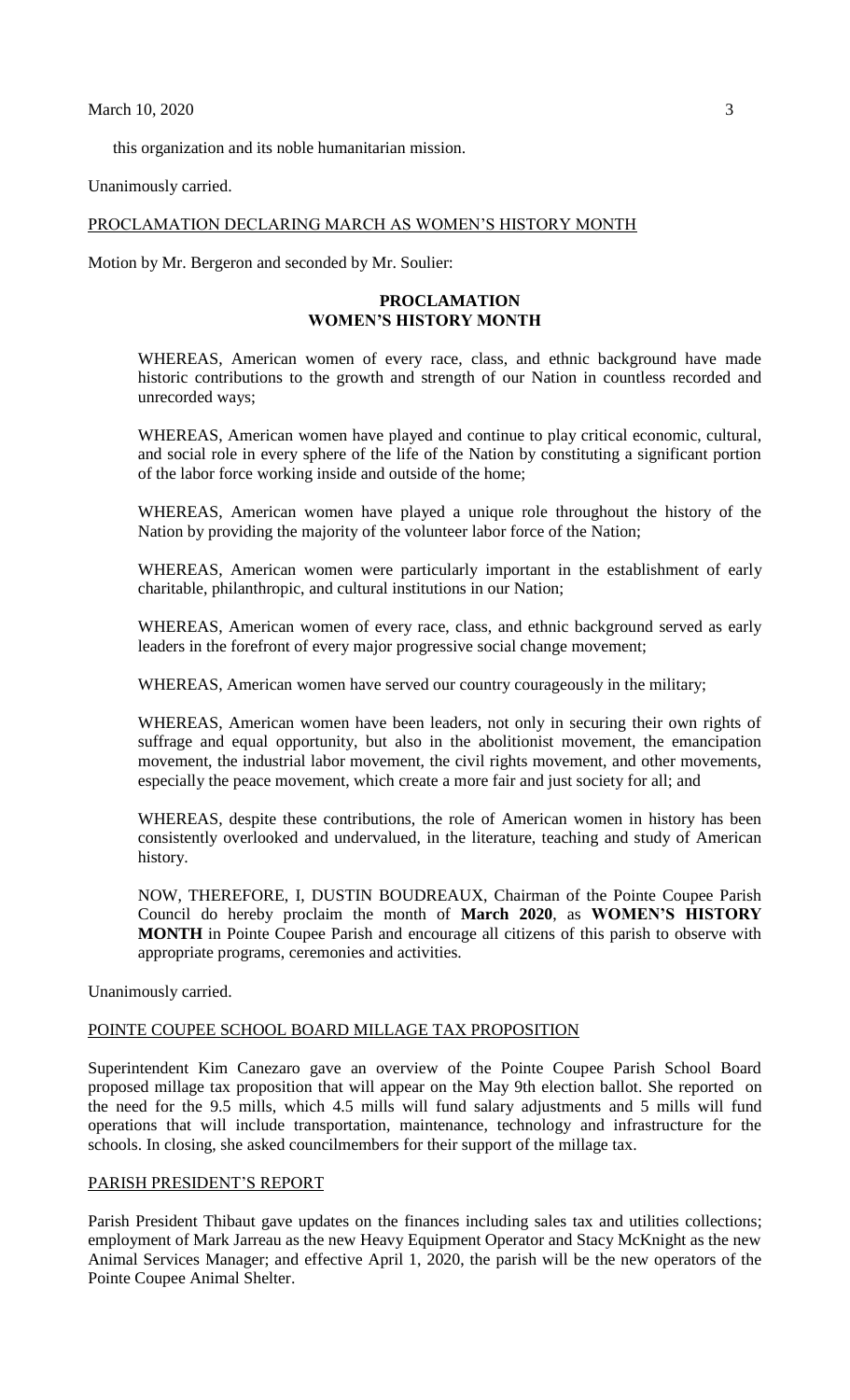#### PUBLIC COMMENTS ON AGENDA ITEMS

There were no public comments.

PUBLIC HEARING ON AN INTRODUCED PROPOSED ORDINANCE TO MAKE CHANGES TO THE POINTE COUPEE PARISH CODE OF ORDINANCES, CHAPTERS 10 THROUGH 16, TO ACCOUNT FOR THE IMPLEMENTATION OF THE POINTE COUPEE PARISH CHARTER, AND FURTHER PROVIDING WITH RESPECT THERETO, AND THEREAFTER, DISCUSSION & CONSIDERATION OF THE ADOPTION

A hearing to obtain public input to a proposed ordinance to make changes to the Pointe Coupee Parish Code of Ordinances, Chapters 10 through 16, to account for the implementation of the Pointe Coupee Parish Charter, and further providing with respect thereto was conducted at 5:55 p.m. on Tuesday, March 10, 2020 at the Parish Council Meeting Room, Courthouse Annex, 160 East Main Street, New Roads, Louisiana.

There were no objections received orally or written to the ordinance.

Motion by Mr. Jarreau and seconded by Mr. Soulier:

RESOLVED, That a proposed ordinance to make changes to the Pointe Coupee Parish Code of Ordinances, Chapters 10 through 16, to account for the implementation of the Pointe Coupee Parish Charter, and further providing with respect thereto be adopted by the Pointe Coupee Parish Council.

The Chairman called for a roll call vote that resulted as follows:

YEAS: Messrs. Gaspard, LaCoste, Soulier, Watkins, Jarreau, Bazile, Bergeron and Boudreaux.

NAYS: None. ABSENT: None.

On a vote of 8-0-0, the motion carried.

PUBLIC HEARING ON AN INTRODUCED PROPOSED ORDINANCE TO AMEND THE POINTE COUPEE PARISH CODE OF ORDINANCES RELATIVE TO AMEND AND RE-ORDAIN THE POINTE COUPEE PARISH GOVERNMENT PERSONNEL MANUAL TO INCLUDE SECTION 6.10: REQUEST FOR PAID TIME OFF, AND TO PROVIDE FOR RELATED MATTERS, AND THEREAFTER, DISCUSSION & CONSIDERATION OF THE ADOPTION

A hearing to obtain public input to a proposed ordinance to amend the Pointe Coupee Parish Code of Ordinances relative to amend and re-ordain the Pointe Coupee Parish Government Personnel Manual to include Section 6.10: Request for paid time off, and to provide for related matters was conducted at 5:56 p.m. on Tuesday, March 10, 2020 at the Parish Council Meeting Room, Courthouse Annex, 160 East Main Street, New Roads, Louisiana.

There were no objections received orally or written to the ordinance.

Motion by Mr. Watkins and seconded by Mr. LaCoste:

RESOLVED, That a proposed ordinance to amend the Pointe Coupee Parish Code of Ordinances relative to amend and re-ordain the Pointe Coupee Parish Government Personnel Manual to include Section 6.10: Request for paid time off, and to provide for related matters be adopted by the Pointe Coupee Parish Council.

The Chairman called for a roll call vote that resulted as follows:

YEAS: Messrs. Bergeron, Bazile, Jarreau, Watkins, Soulier, LaCoste, Gaspard and Boudreaux.

NAYS: None.

ABSENT: None.

On a vote of 8-0-0, the motion carried.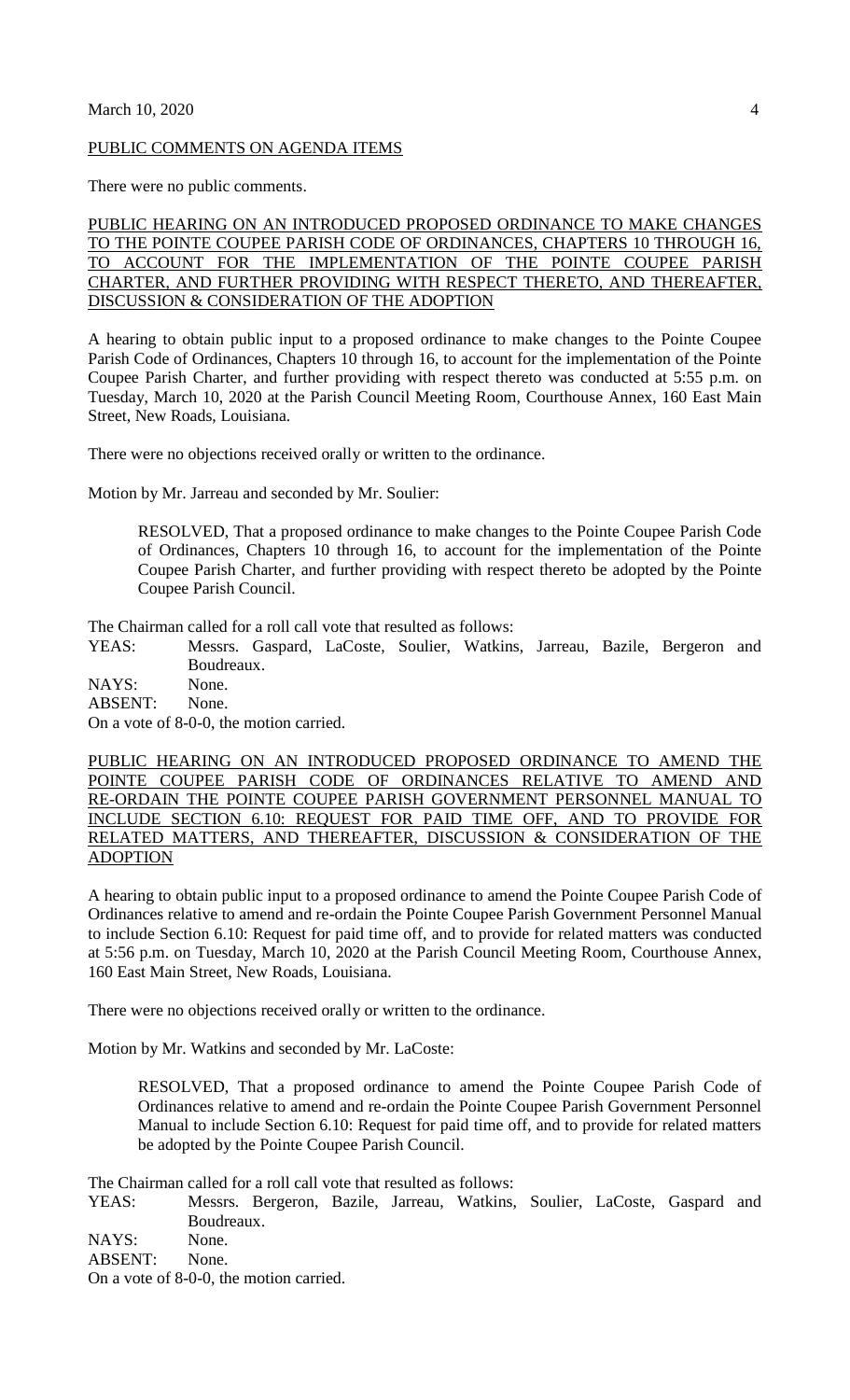#### RECOMMENDATION(S) FROM PLANNING COMMISSION:

## APPROVAL OF PLAT SHOWING THE SUBDIVISION OF A 140' X 420' LOT INTO LOT A  $\&$ LOT B (ST. MAURICE PLANTATION) LOCATED OFF LA HWY. 1 AT NEW ROADS, IN SECTION 6, T4S & R10E FOR LOUIS S. LOUPE

Motion by Mr. LaCoste and seconded by Mr. Bergeron:

RESOLVED, That upon the recommendations of the Planning Commission and Parish Sanitarian Carl Whittington, a plat showing the subdivision of a 140' x 420' Lot into Lot A and Lot B (St. Maurice Plantation) located off of LA Highway 1 at New Roads in Section 6, T4S & R10E for Louis S. Loupe be approved.

Unanimously carried.

RESOLUTION(S):

# APPROVE UP TO A \$50 BOUNTY MAY BE PLACED ON BEAVERS IN THE PARISH  $\&$ REMOVE THE REQUIREMENT LIMITING 10 BEAVER TAILS PER TRAPPER

Motion by Mr. Gaspard and seconded by Mr. Bazile:

RESOLVED, That up to a \$50 bounty may be placed on beavers in the parish, and the requirement limiting 10 beaver tails per trapper be removed.

Unanimously carried.

#### ADOPT THE LOUISIANA COMPLIANCE QUESTIONNAIRE FOR THE 2019 AUDIT

Motion by Mr. Bazile and seconded by Mr. Watkins:

RESOLVED, That the Louisiana Compliance Questionnaire with the LA Legislative Auditor for the Pointe Coupee Parish Government 2019 Audit Engagement be adopted.

Unanimously carried.

### APPOINTMENT OF A MEMBER TO THE TOURIST COMMISSION

Motion by Mr. Bazile and seconded by Mr. Watkins:

RESOLVED, That Mrs. Valery Dukes, nominated by the Pointe Parish School Board, be appointed to serve as a member of the Pointe Coupee Parish Tourist Commission to fill the unexpired term of Mrs. Nora Palmer.

Substitute motion by Mr. Jarreau and seconded by Mr. LaCoste:

RESOLVED, That Mrs. Roye Chenevert, nominated by the Pointe Parish Library Board of Control, be appointed to serve as a member of the Pointe Coupee Parish Tourist Commission to fill the unexpired term of Mrs. Nora Palmer.

Councilman Jarreau extended thanks to the family of Mrs. Nora Palmer, who passed away, for her support as a member of the Tourist Commission.

Councilman Jarreau voiced concerns about six of the seven members of the commission residing in New Roads, and that the members should represent all areas of the parish. He stated the new appointment of a nominee of the Tourist Commission (Mrs. Roye Chenevert) should come from another area of the parish besides New Roads.

Councilman Bergeron recommended Mrs. Betty Fontaine, who would be a great asset as a member of the commission and have an impact on economic development for the parish. He reported